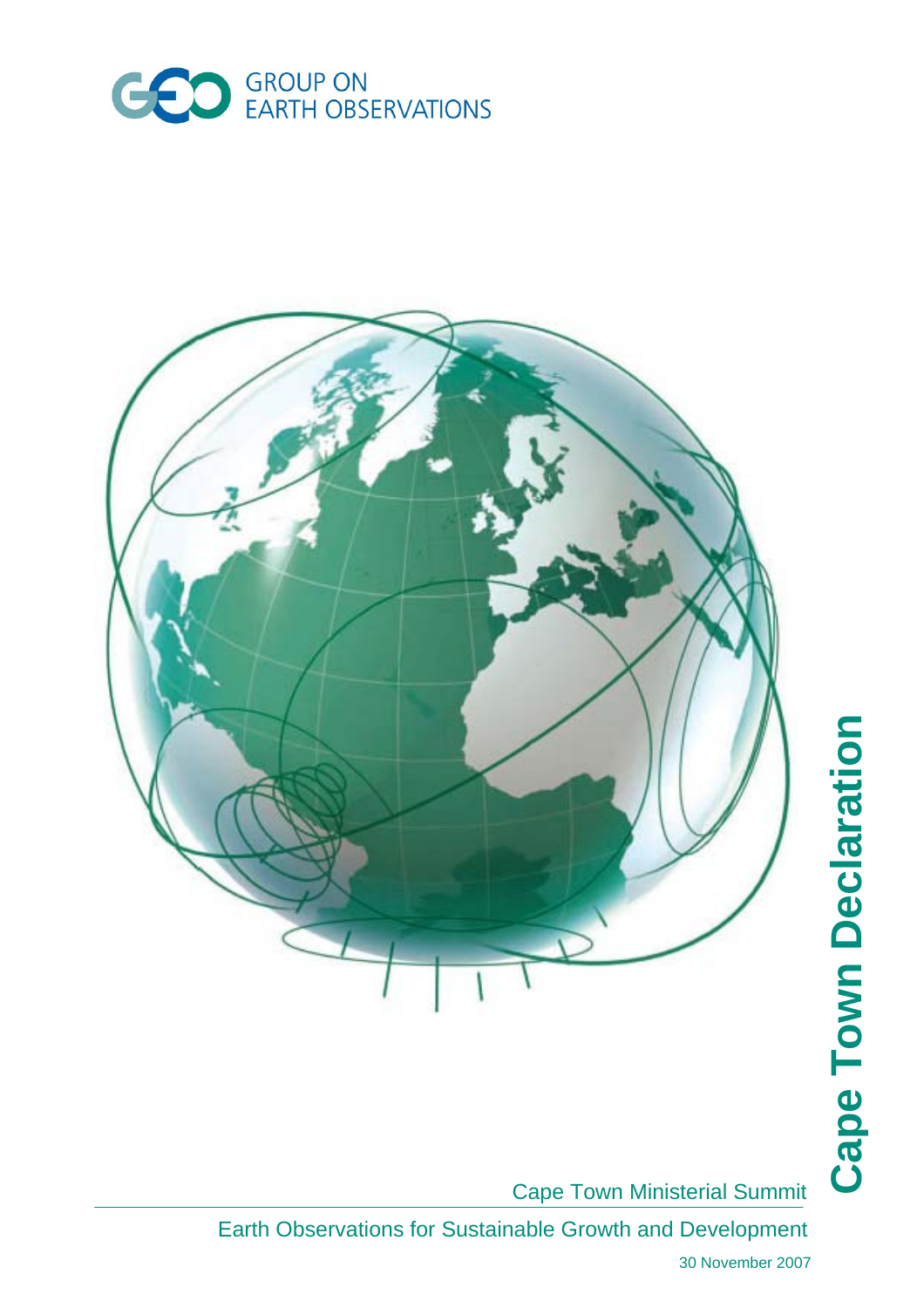

## **Cape Town Declaration**

We, the participants assembled at the Group on Earth Observations Ministerial Summit in Cape Town, South Africa, on 30 November 2007:

*Recognizing* that nations are facing major environmental, social and economic challenges as a consequence of global change;

*Recognizing* that sound policymaking for addressing the environment and sustainable development must be based on understanding, describing and predicting a complex and interdependent world, and therefore requires terrestrial, oceanic, air-borne, and space-based Earth observations, data assimilation techniques and Earth system modelling;

*Recalling* that the 2002 World Summit on Sustainable Development (WSSD) stressed the importance of Earth observation systems for advancing sustainable development, particularly in developing countries;

*Recalling* that the G8 Summit in Evian in 2003 committed to strengthen international cooperation on global observation and associated information systems and the G8 Summits in Gleneagles in 2005 and Heiligendamm in 2007 affirmed the role of the Global Earth Observation System of Systems (GEOSS);

*Recalling* that the Group on Earth Observations was founded on the principle of using coordinated, comprehensive and sustained Earth observations to enhance human health, safety and welfare, alleviate human suffering including poverty, protect the global environment and achieve sustainable development;

*Reaffirming* the outcomes of the Earth Observation Summits in Washington in 2003, Tokyo in 2004 and Brussels in 2005 that established the Group on Earth Observations (GEO) and endorsed the 10-Year Implementation Plan for building GEOSS;

*Recognizing* that GEOSS will continue to build upon the interlinking and strengthening of existing and future observation, prediction and information systems developed and operated by Members and Participating Organizations, within the scope of the 10-Year Implementation Plan;

*Recognizing* the importance of providing stable, reliable and long-term operations of Earth observation networks and systems within the framework of national policies and international obligations;

*Recognizing* the important contribution GEOSS can make through collaboration with UN system bodies including in response to the needs of the United Nations Framework Convention on Climate Change (UNFCCC), the Convention on Biological Diversity (CBD), United Nations Convention on Combating Desertification (UNCCD), and other relevant agreements and processes, and the growing need to further enhance such contributions;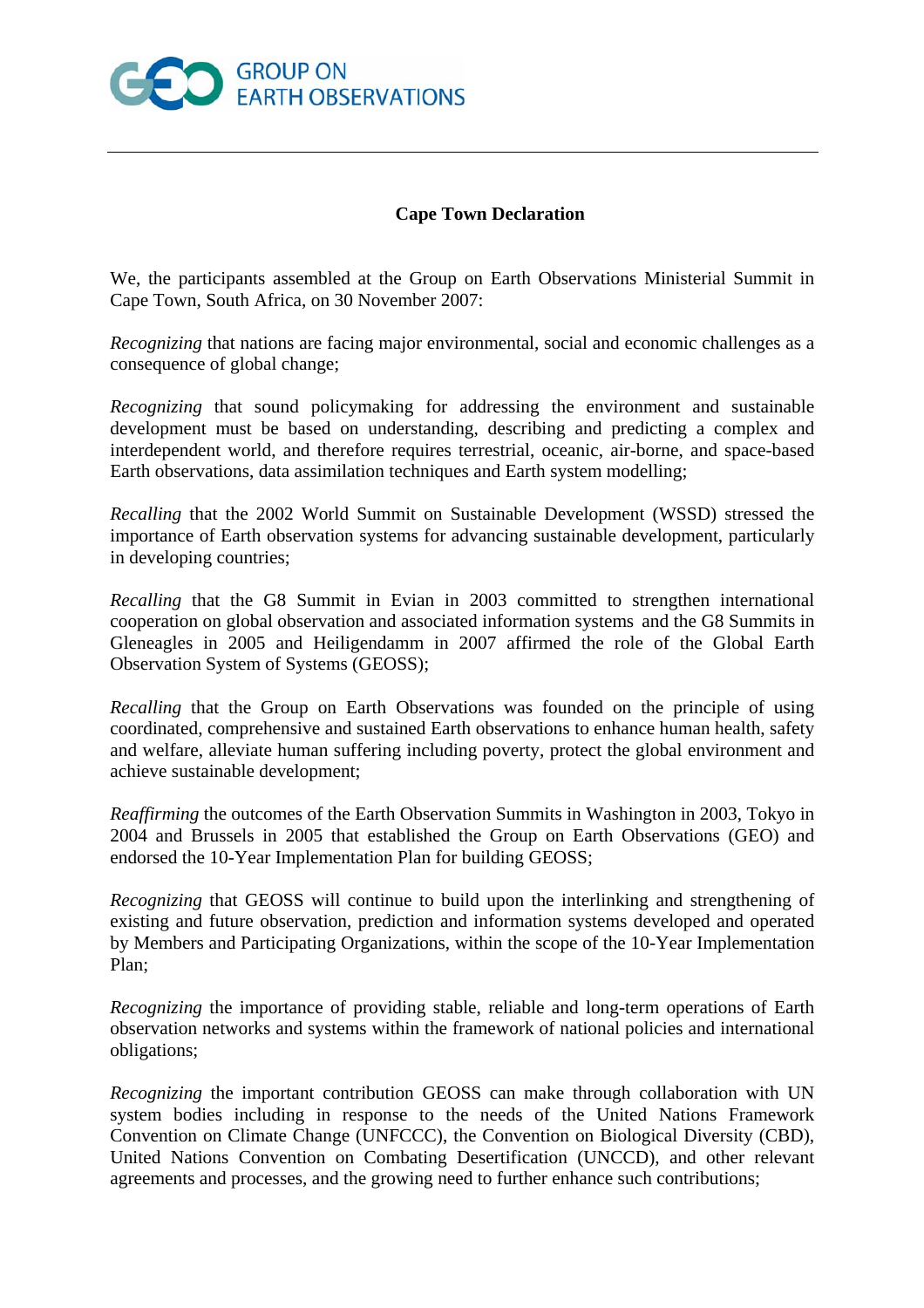## **O** GROUP ON EARTH OBSERVATIONS

*Recognizing* that GEOSS can contribute to the development of the United Nations Spatial Data Infrastructure (UNSDI);

Recognizing the important contribution GEO can make through collaboration with the International Telecommunication Union to promote, by the appropriate alerting authorities, the implementation of the international standard for all-media public warning across all disaster and emergency situations;

*Reaffirming* that GEO is addressing user needs focussed on multiple societal benefit areas;

We note with satisfaction the numerous contributions and early achievements made by Members and Participating Organisations towards the GEOSS 10-Year Implementation Plan, as described in the *GEO Report on Progress 2007.* These contributions and early achievements are delivering multiple social, environmental and economic benefits such as facilitating access to observations, data and products, enhancing resilience to natural disasters, improving energy, water and resources management, improving monitoring and forecasting capabilities for climate, air quality and epidemics and facilitating the protection of ecosystems and the services they provide;

In evolving from concept to action and implementation, we envision GEO providing a significant international framework to increase the benefits of national and regional investments in global Earth observation, prediction and information systems;

We confirm our common view that:

- a) The sustained operation of terrestrial, oceanic, air-borne, and space-based observations networks is critical for informed decision making;
- b) Data interoperability is critical for the improvement and expansion of observational, modelling, data assimilation and prediction capabilities;
- c) Continued research and development activities and coherent planning are essential for future observation systems;
- d) Continued cooperation and dialogue will establish GEOSS as a powerful means to support informed decision making;
- e) Coordination at national, regional and global levels, continued investments, scientific and technological advances and innovative approaches to financing will be vital for upgrading and expanding Earth observations and building the capacity of individuals, institutions and systems, particularly in developing countries;

We support the establishment of a process with the objective to reach a consensus on the implementation of the Data Sharing Principles for GEOSS to be presented to the next GEO Ministerial Summit. The success of GEOSS will depend on a commitment by all GEO partners to work together to ensure timely, global and open access to data and products;

We commit to explore ways and means for the sustained operations of the shared architectural GEOSS components and related information infrastructure;